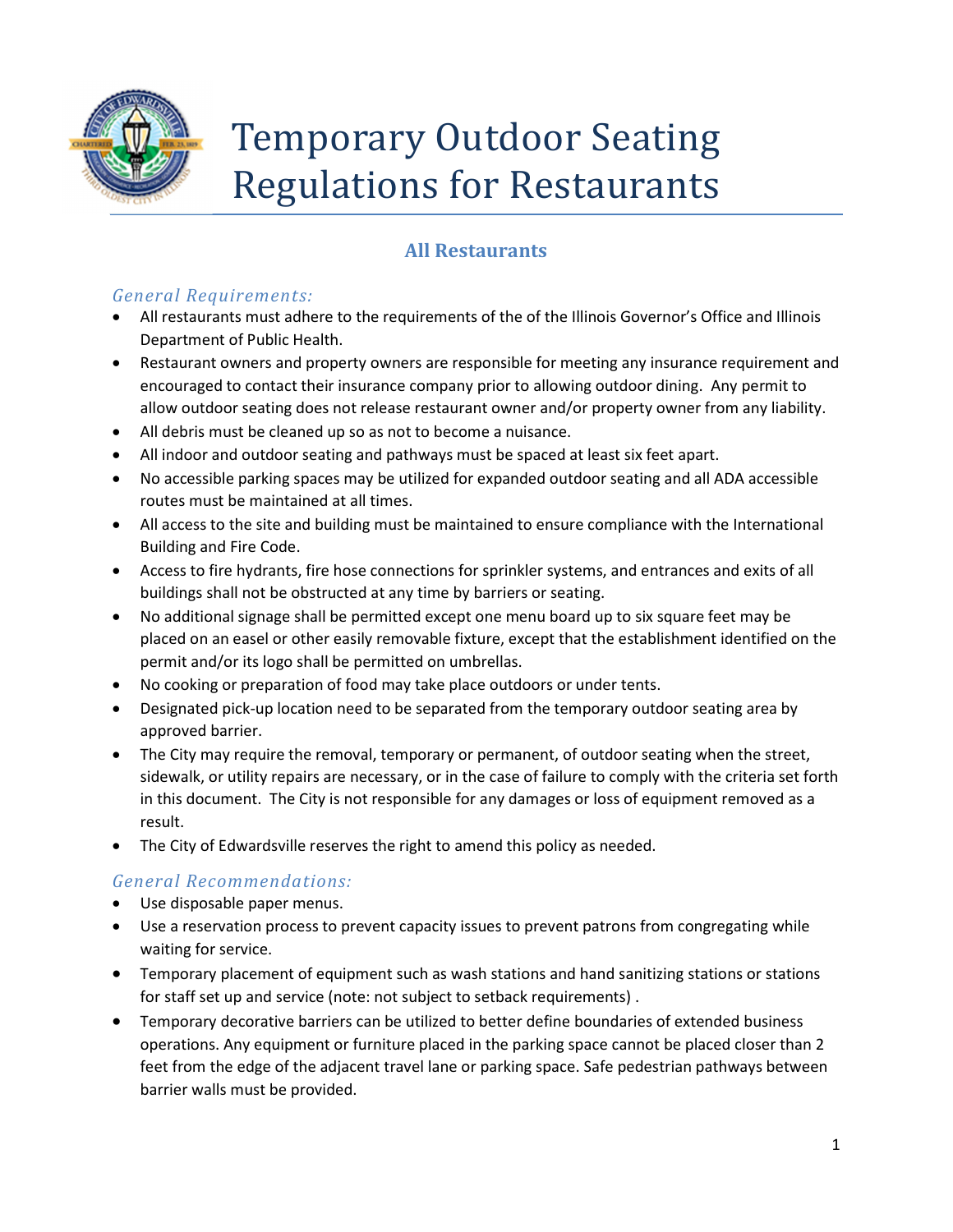#### Restaurants Utilizing Parking Areas on Private Property (private sidewalk or parking lot)

#### Requirements for use of private property:

- Restaurants are responsible for obtaining permission from property owner to add temporary outdoor seating.
- The required landscape and buffer areas for the off-site private parking spaces, shall not be used as an expanded converted use for restaurants or retail operations.
- All restaurants with private parking may utilized up to 50% of the required parking for the restaurant space. If restaurant is located within a retail center, the space available to expand the use will be 50% of the required parking for the restaurant space (not the total retail center space).
- A temporary, secure barrier must be in place to define the outdoor seating area.
- Space heaters are permitted provided that they are an outdoor approved type, are located in accordance with the manufacturer's recommendations, and are located at least two (2) feet from the edge of any umbrella canvas, any foliage, or any other flammable object or material.
- For multiple tenant buildings, if a business wants to operate outside of the area immediately in front of their store, they must receive written permission from the neighboring business.

#### Use of tents, shade structures, and outdoor furniture:

- Any tent larger than 10-foot x 10-foot requires a permit from the Fire Department (available at www.cityofedwardsville.com/182/Permits).
- All tent legs must be weighted with a minimum of 40lbs and weights must be securely attached to canopy roof and canopy leg.
- For maximum safety, tents should be secured as soon as they are put up, and brought down as soon as weight is removed.
- Tents must not have closed walls in place while open to the public, and all sides should be open for air flow
- Outdoor furniture and fixtures including but not limited to, umbrellas, tents, and pedestrian barriers, must be (a) sturdy and stable; (b) must have sufficient weight so that they cannot tip over or be blown over; (c) must not attach to or protrude the sidewalk; and d)must not obstruct vehicular traffic.
- Outdoor furniture and fixtures must be secured after the close of business so as not to be moved by strong winds.
- If using heaters, they must be at least 10 feet from building exit and not in the path of travel; a fire extinguisher is also required if heaters are used.

#### Alcoholic Beverages:

- Restaurants possessing a valid liquor license for on-site consumption shall be allowed to serve alcoholic beverages in the designated outdoor seating areas.
- Removal of alcoholic beverages from the designated outdoor seating areas (except back into the applicant's facility) is prohibited.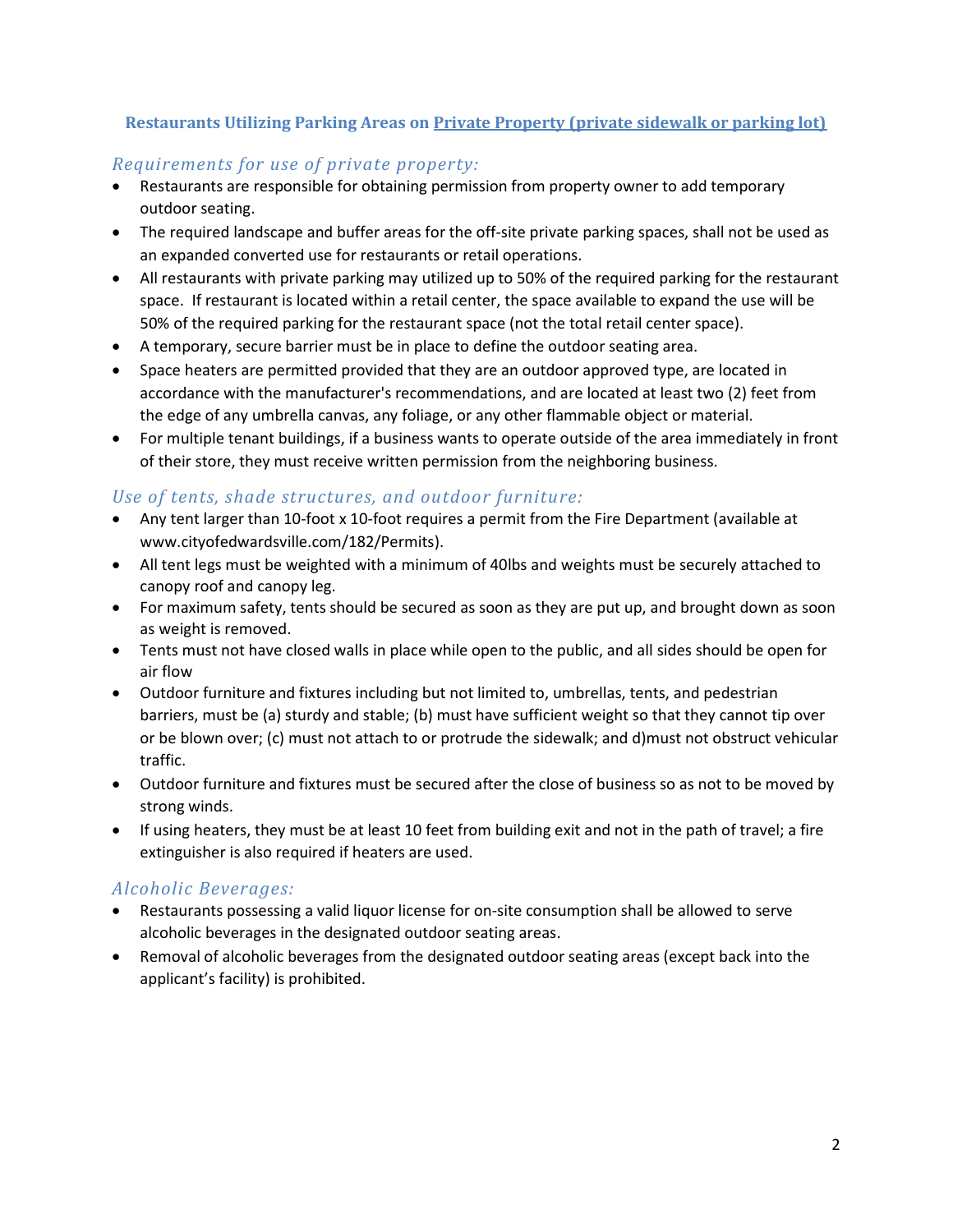#### Restaurants Utilizing Parking Areas on Public Property (public sidewalk or street)

#### General Requirements:

- A site plan for expansion of the restaurant's outdoor seating must be approved by the Director of Public Works.
- In the downtown area, it is recommended that restaurants coordinate to promote the best possible use of space while allowing for adequate social distancing.
- Sidewalk dining shall be allowed from 6am to 11:30 p.m., but in no instance shall the hours for sidewalk dining exceed the restaurant's permitted hours of operation.
- Outdoor dining furniture and fixtures including, but not limited to, pedestrian barriers shall be stored indoors overnight between 11:30 p.m. and 5:30 a.m.
	- $\circ$  Outdoor dining furniture and fixtures stored indoors overnight must be stored in such a way that access into the building is not blocked or
- Sidewalk dining areas shall not interfere with curbs, ramps, driveways, or access to any building.
- Sidewalk dining areas shall not obstruct fire department's water connection devices.
- Applicant agrees to furnish to the city a certificate of insurance evidencing a commercial general liability insurance policy in the minimum amount of \$1,000,000.00 combined single limit naming the city as an additional insured under its terms so as to indemnify the city from any covered liability that applicant agrees to hold harmless from as set forth herein.

### Use of Public Right-of-Way (Parking & Sidewalk):

- The use of the sidewalk and/or public parking spaces limited as follows:
	- $\circ$  General provisions of Sidewalk Dining limit the dining area to the width of the building or store front of the subject property. If a business desires to operate outside of the area immediately in front of their store, they must receive written permission from the neighboring business.
	- o Adjacent businesses are strongly encouraged to coordinate.
- An unobstructed pedestrian right-of-way also known as the "pedestrian path", that meets required accessibility standards, of no less than three (3) feet shall be maintained for each sidewalk and/or parking. Again, businesses are encouraged to coordinate so the "pedestrian path" is continuous for the block and does not alternate between building-side and street-side of the sidewalk from storefront to storefront.
- Space heaters are permitted provided that they are an outdoor approved type, are located in accordance with the manufacturer's recommendations, and are located at least two (2) feet from the edge of any umbrella canvas, any foliage, or any other flammable object or material.

#### Use of tents, shade structures, and outdoor furniture:

- The maximum size tents that may be placed on sidewalks and parking spaces will be 10-foot by 10 foot.
- No staking of tents is permitted in public rights-of-way.
- All tent legs must be weighted with a minimum of 40lbs and weights must be securely attached to canopy roof and canopy leg.
- For maximum safety, tents should be secured as soon as they are put up, and brought down as soon as weight is removed.